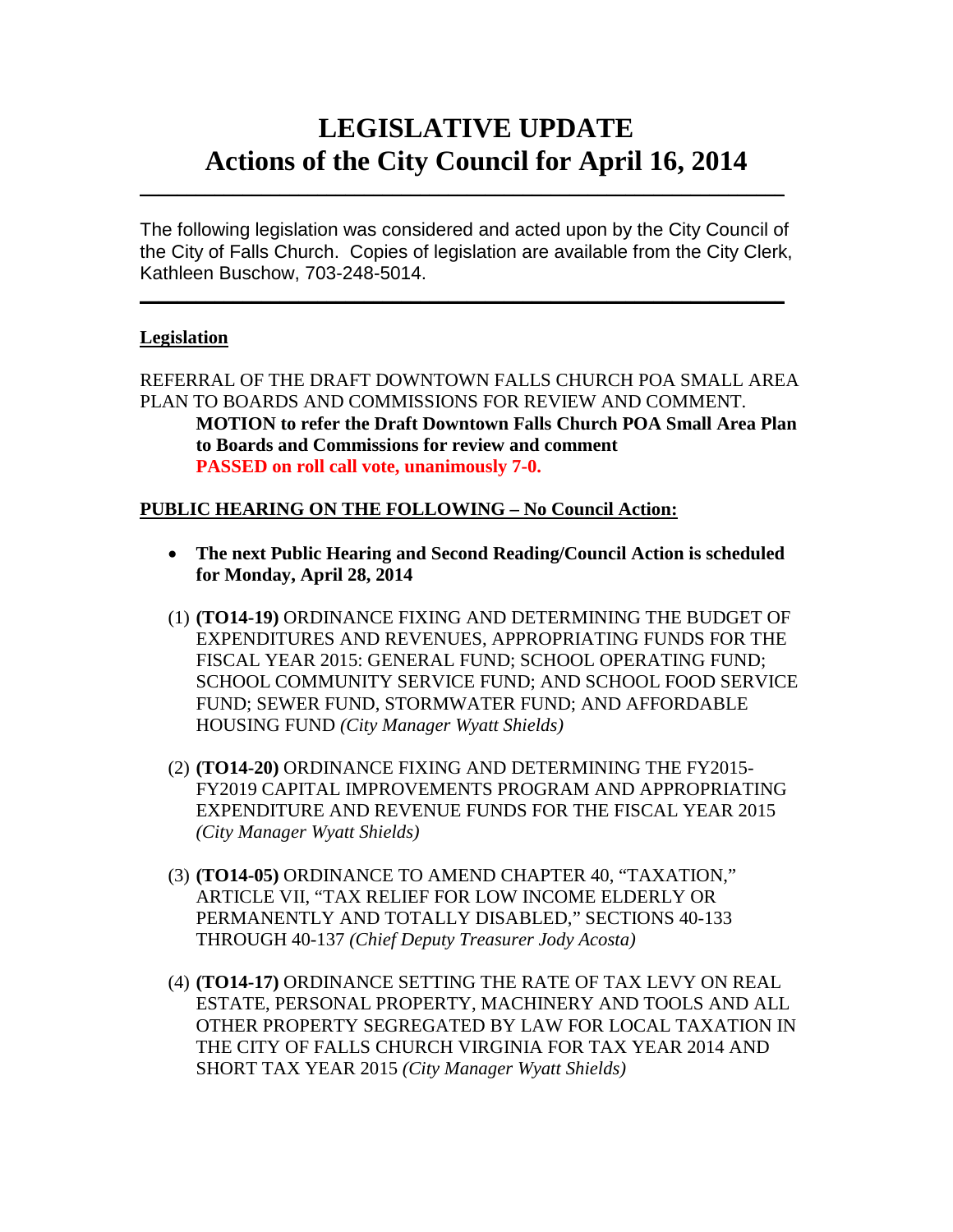- (5) **(TO14-21)** ORDINANCE TO AMEND AND REVISE CHAPTER 15 "FEES," ARTICLE II, "DEPARTMENT OF DEVELOPMENT SERVICES," TO INCLUDE UPDATES TO FEES AND LANGUAGE *(Development Services Director Jim Snyder)*
- (6) **(TO14-22)** ORDINANCE TO AMEND CHAPTER 42, "UTILITIES," TO REVISE SEWER RATES AND FEES AS OF JULY 1, 2014 *(Public Works Director Mike Collins)*

# **Consent Calendar**

#### **Items Removed from Consent**

(1) AUTHORIZE THE CITY MANAGER TO AWARD A CONTRACT TO AVON CORPORATION IN AN AMOUNT UP TO \$1,638,620 FOR THE PEARSON BRANCH AND COE BRANCH STREAM RESTORATION PROJECTS. (Mike Collins, Director of Public Works)

> **CONSENT MOTION: MOVE to authorize the City Manager to award a Contract to Avon Corporation in an amount up to \$1,638,620 for the Pearson Branch and Coe Branch Stream Restoration Projects.**

# **PASSED on roll call vote 6-1, with Ms. Connelly voting NO.**

#### (2) *Appointments*

- a) New Appointment: Doug Devereaux Citizens' Advisory Committee on Transportation  $- (02/01/14) - 01/31/17$  (Unexpired term)
- b) Reappointment: Laurence J. Dorr Tree Commission 04/01/14 03/31/17
- d) Reappointment: Kathleen Philpott Costa Tree Commission 04/01/14 – 03/31/17
- e) Reappointment: Glenn Stephens City Employee Review Board 11/01/13 – 10/31/16
- f) Appointment of Leah Porzel as Member Emeritus of the Girls' Home Advisory Board

# **PASSED on roll call vote, unanimously 7-0.**

#### **Other Business**

#### **Approval of Minutes**

- (1) January 13, 2014 [no amendments]
- (2) January 27, 2014 [no amendments]